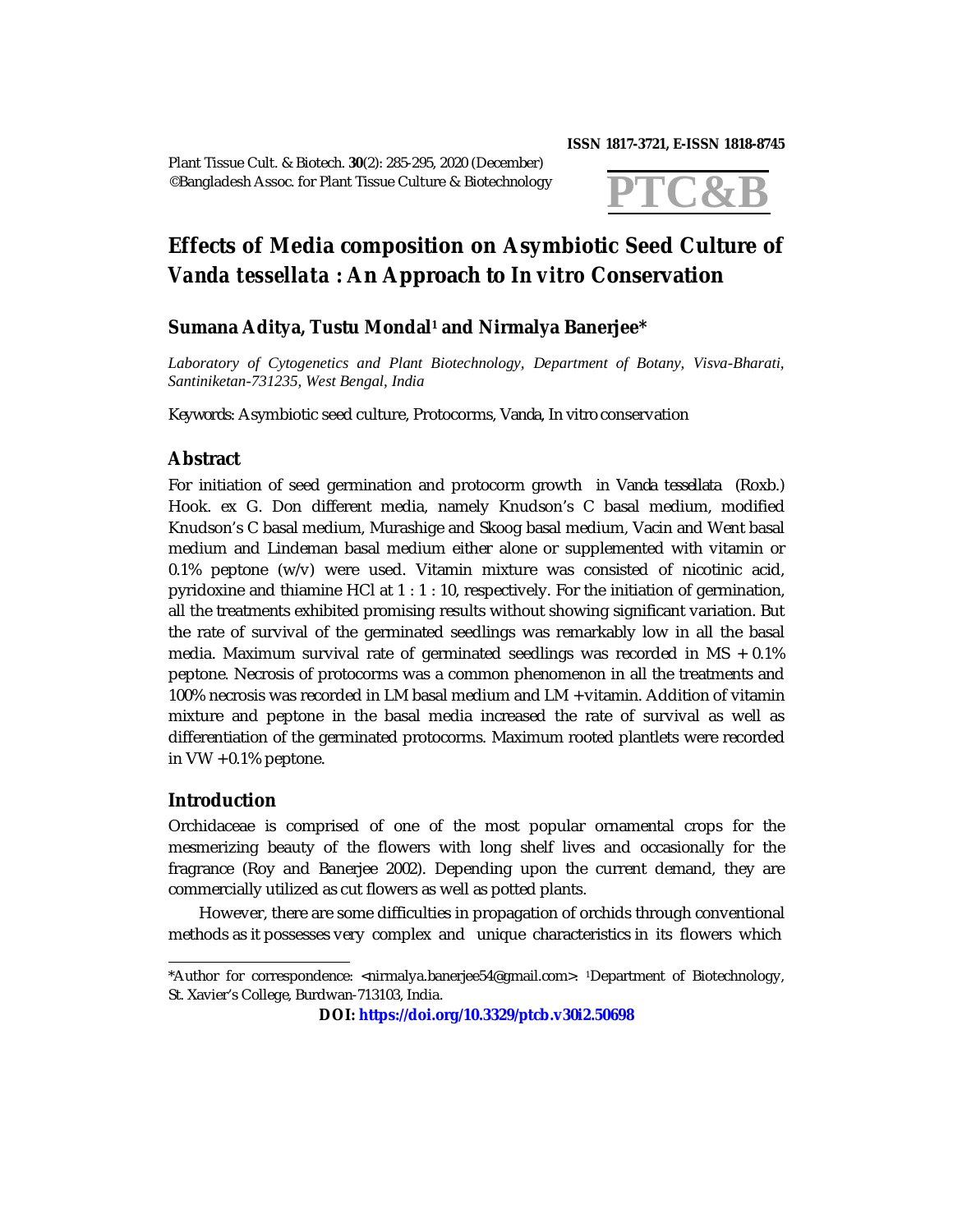slows the rate of successful pollination by natural means. Even after successful pollination, germination of seeds depends on its specific mycorrhizal partner. Due to this constraint, hardly 5% seeds germinate in nature at a slow rate. Due to these reasons, nowadays the horticultural industry mostly depends on *in vitro* techniques for commercial production of ornamental orchids (Mukhopadhyay and Roy 1994, Suttle 1996). Apart from its horticultural values, many orchids are medicinally important and as such orchids are indiscriminately exploited in nature. In addition unauthorized trade and collection of orchids by orchid lovers, the rare and precious orchid species are disappearing day by day. This is an indication of extinction of these orchid species (Abraham et al. 2012). To save the valuable orchid germplasm from extinction, at present *in vitro* clonal propagation particularly the asymbiotic seed germination technique is being practiced (Arditti 1967, 1979, 1982, Arditti et al. 1981, Thompson et al. 2006, Kauth et al. 2006, Steward and Kane 2006).

*Vanda tessellata* (Roxb.) Hook. ex G. Don. is an epiphytic orchid which is wildly distributed throughout the sub Himalayan tract to peninsular India and Sri Lanka (Roy and Banerjee 2002). This species is highly important for its medicinal properties. The whole plant body is used in Ayurvedic medicines. Paste of leaves is used in fever. It is the ingredient of 'Rasna Panchaka Quatha', the Ayurvedic formulation used in treatment of arthritis and rheumatism (Singh and Duggal 2009). Apart from this, a novel aphrodisiac compound has been isolated from the flower of *V. tessellata* which activates neuronal (nNOS) and endothelial nitric oxide synthase (eNOS) that influences the levels of nitric oxide (NO) in tissue and blood (Subramonium et al. 2013). The wild population of *V. tessellata* has been reduced drastically due to its high economic importance, overexploitation, habitat deterioration and heavy deforestation of host trees (Pandey et al. 2003). Therefore, this orchid has been designated as an endangered species in India (Prakash et al. 2013a,b; Bhattacharjee and Islam 2014). International Union for Conservation of Nature (IUCN) ranked *V. tessellata* as conservation prioritized orchid species with decreasing population and has recommended for its *ex situ* conservation (Khela and Chadburn 2014).

In this study, suitable culture media were standardized using five basal media for *in vitro* asymbiotic seed germination, protocorm growth and their morphogenesis in the presence of vitamins and organic supplements. Asymbiotic seed culture under aseptic condition is the ideal method for conservation and propagation of orchids in general (Rasmussen 1995). Therefore, a fruitful initiative was undertaken to optimize the asymbiotic seed culture of *V. tessellata* using vitamin and organic supplements followed by the detailed study of the growth and morphogenesis of seedlings and protocorms.

#### **Materials and Methods**

Aseptic culture was initiated from the seeds of *Vanda tessellata* (Roxb.) Hook. ex G. Don collected from 9-month-old undehisced mature capsules raised through manual self-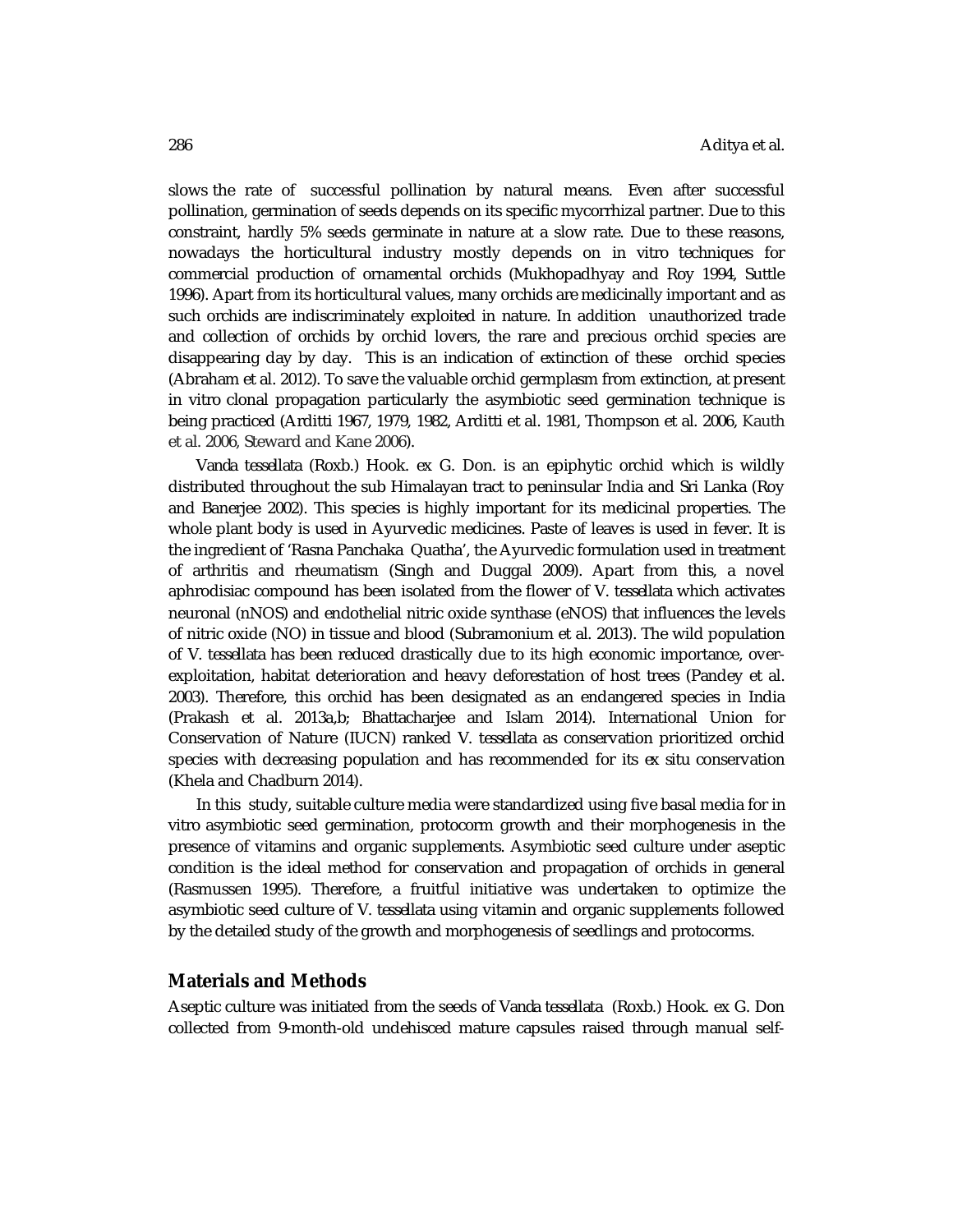pollination method. The freshly collected capsules were first thoroughly washed with liquid detergent and then were kept under running tap water for about 45 min. After that the capsules were rinsed in 0.1% (w/v) mercuric chloride solution for 10 - 12 min for surface disinfection followed by washing thrice with sterile distilled water. Finally, the capsules were dipped in 95% (v/v) ethanol for 60 sec and then kept on sterile Petri dishes for a few minutes to evaporate the last drop of ethanol from the surface of the capsule. After surface sterilization, the capsules were dissected carefully in a laminar air flow cabinet using sterile scalpel and a pair of forceps. The microscopic seeds were taken out aseptically and carefully spread on the surface of the culture medium. For each treatment, three replicate cultures were maintained. The culture vessels with inoculated seeds were incubated at  $25 \pm 2^{\circ}$ C and 10 hrs of photoperiod was provided by Phillips white fluorescent lights of 3000 lux intensity for their germination.

The seed germination media were based on inorganic salts of Knudson C basal medium (KC; Knudson 1946), Modified Knudson C medium (MKC), Murashige and Skoog medium (MS; Murashige and Skoog 1962), Vacin and Went medium (VW; Vacin and Went 1949) and Lindemann medium (LM; Lindemann et al. 1970). In MKC, original iron and micronutrient sources were replaced with those of MS in half strength. All the five media were supplemented with 2% (w/v) sucrose. 0.1% (w/v) peptone was added separately to all the basal media to observe the effect of organic supplement on seed germination. Vitamin mixture (VIT) was prepared using three vitamins (Nicotinic acid: pyridoxine : thiamine HCl) at  $1:1:10$  (1 : 1 : 10 mg/l, respectively). pH was adjusted at 5.6 and 0.9% (w/v) agar (Merck) was added.

After maintaining the cultures for three months, raw data of growth and morphogenesis were collected. Only the healthy seedlings were counted and transferred to fresh medium, while the remaining propagules were scooped out from the medium and every stage of development was counted and recorded carefully. The nongerminated seeds were also counted under the microscope to determine the exact amount of seed inocula. Necrotic propagules were also counted. The emergence of embryo through the ruptured seed testa was considered as the early stage of germination (De Pauw et al. 1995). Germination as well as survival rates of seedlings were expressed through quantitative assessment. Different developmental stages of seedlings such as globular stage and with leaf primordial, seedlings with leafy shoot, with root and expanded leaves were also recorded.

Data were analyzed by one-way ANOVA, followed by DMRT at 5% significance level. The statistical analysis was performed on arcsine transformed values of the recorded data using SPSS (version16) software package.

## **Results and Discussions**

Five types of asymbiotic media were tested with different mineral salts at different concentrations, organic supplements and vitamin mixture. No significant difference in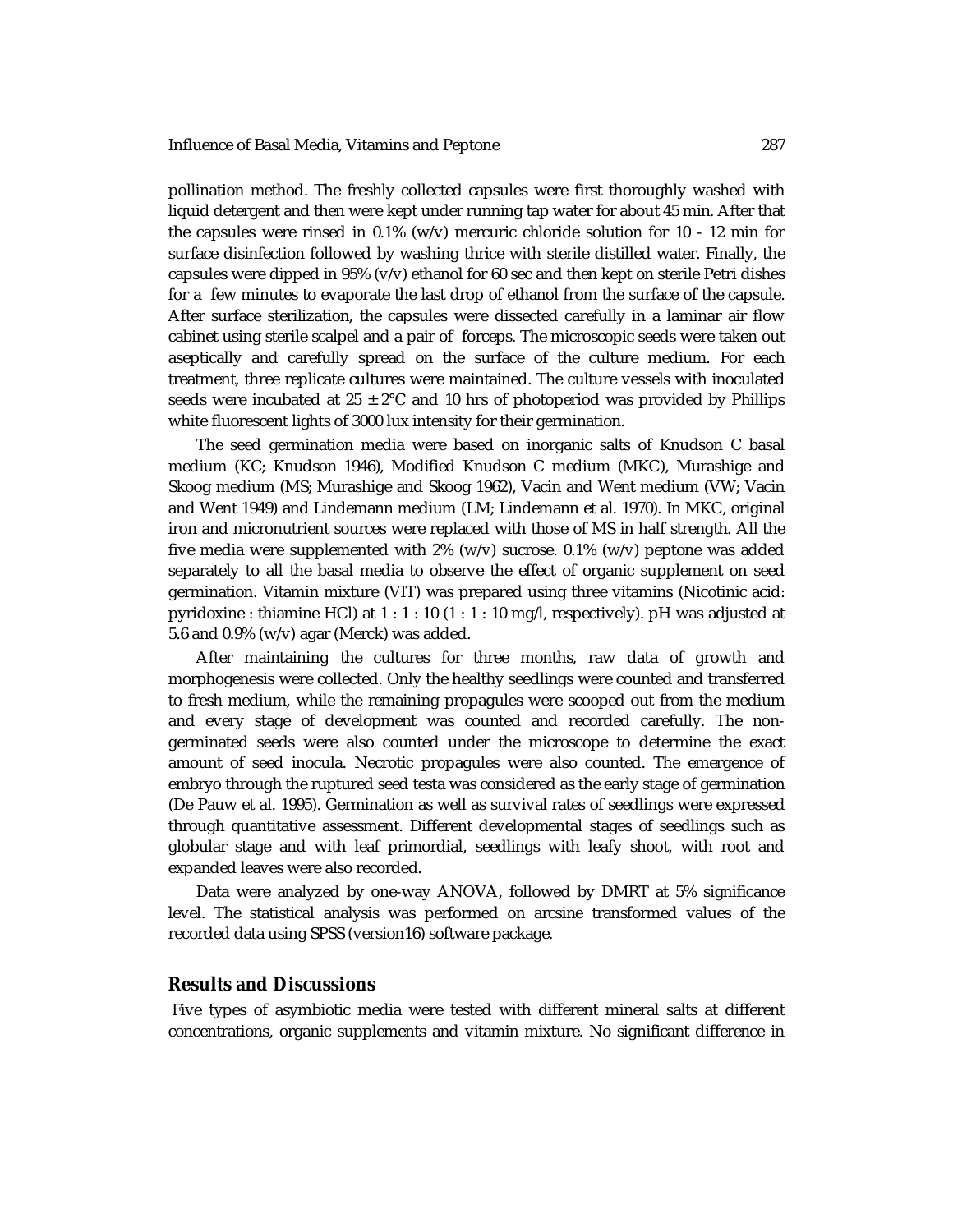the rate of seed germination was observed in various media compositions. Previous studies on asymbiotic seed germination of orchids reported the influence of various culture media on seed germination (Sinha and Roy 2000, Mohanty et al. 2012, Pyati 2019, Kang et al. 2020). After establishment of aseptic cultures, it was observed that seed germination was initiated approximately after three weeks in each treatment. The effect of different basal media either singly or along with peptone and vitamin mixture on seed germination and survival of propagules are shown in Fig. 1A,B. Frequency of seed germination was very high in all the treatments without showing any significant differences which ranged from 80 to 89%. The highest rate of seed germination has been noted in LM basal medium (Fig. 1A). It was noted that the seeds of *V. tessellate*  germinated in absence of any exogenous PGRs. This might be due to the presence of adequate amount of endogenous growth regulators in the seed tissue which are needed at the initial stage of germination (Hajong et al. 2010, Islam et al. 2014). Specific endogenous growth promoting and inhibiting compounds are directly involved in controlling seed development, dormancy and seed germination (Hartman et al. 1997). It has also been reported that depending upon the choice of culture medium, germination has been affected due to their differences in the balance and supply of organic and inorganic salts (Arditi 1982, Arditi and Ernst 1984, Van Waes and Debergh 1986, Paul et al. 2012).

Though the seed germination frequency was very high in all the treatments, a huge difference was noticed at the same time, when the question of the survival rate of those germinated propagules arose. Although LM basal medium gave maximum frequency of germination, but after germination, the protocorms did not survive, which might be due to the lack of adequate amount of nutrient and/or essential growth stimulating substances (Stoutamire 1974). Maximum frequency of necrosis and death of protocorms was noticed at stage 1 (globular stage). However, fewer cases of protocorm death were noticed at later stages too. This phenomenon is very common in case of seed culture of orchids (Stoutamire 1974, De Pauw et al. 1995, Roy and Banerjee 2002). Of the five seed germination media, maximum survival rate and lowest necrosis were noted in MS with 0.1% P (Fig. 1B). Maximum seedling survival was recorded in MS + 0.1% P which could be due to the presence of nitrogen in the form of ammonium nitrate in the MS medium, whereas in rest of the basal media, nitrogen was present in the form of ammonium sulphate (Paul et al. 2012). In earlier studies, MS was reported as most suitable for seed germination in a number of orchid species like *Geodorum densiflorum* (Bhadra and Hossain 2003), *Vanda teres* (Sinha and Roy 2004), *Cymbidium findlaysonianum* (Tawaro et al. 2008), *Dendrobium hookerianum* (Paul et al. 2012), *Vanda tessellata* (Bhattacharjee and Islam 2014, Manokari et al. 2020).

Immediately after germination, the protocorms remained white, without any shoot apex and appeared more or less round (Stage 1: globular stage; Fig. 2B). Subsequently, those quickly turned green and an apical notch was formed which was later developed in to small leaf primordium at the apex (Stage 2: leaf primordial stage; Fig. 2C). Apart from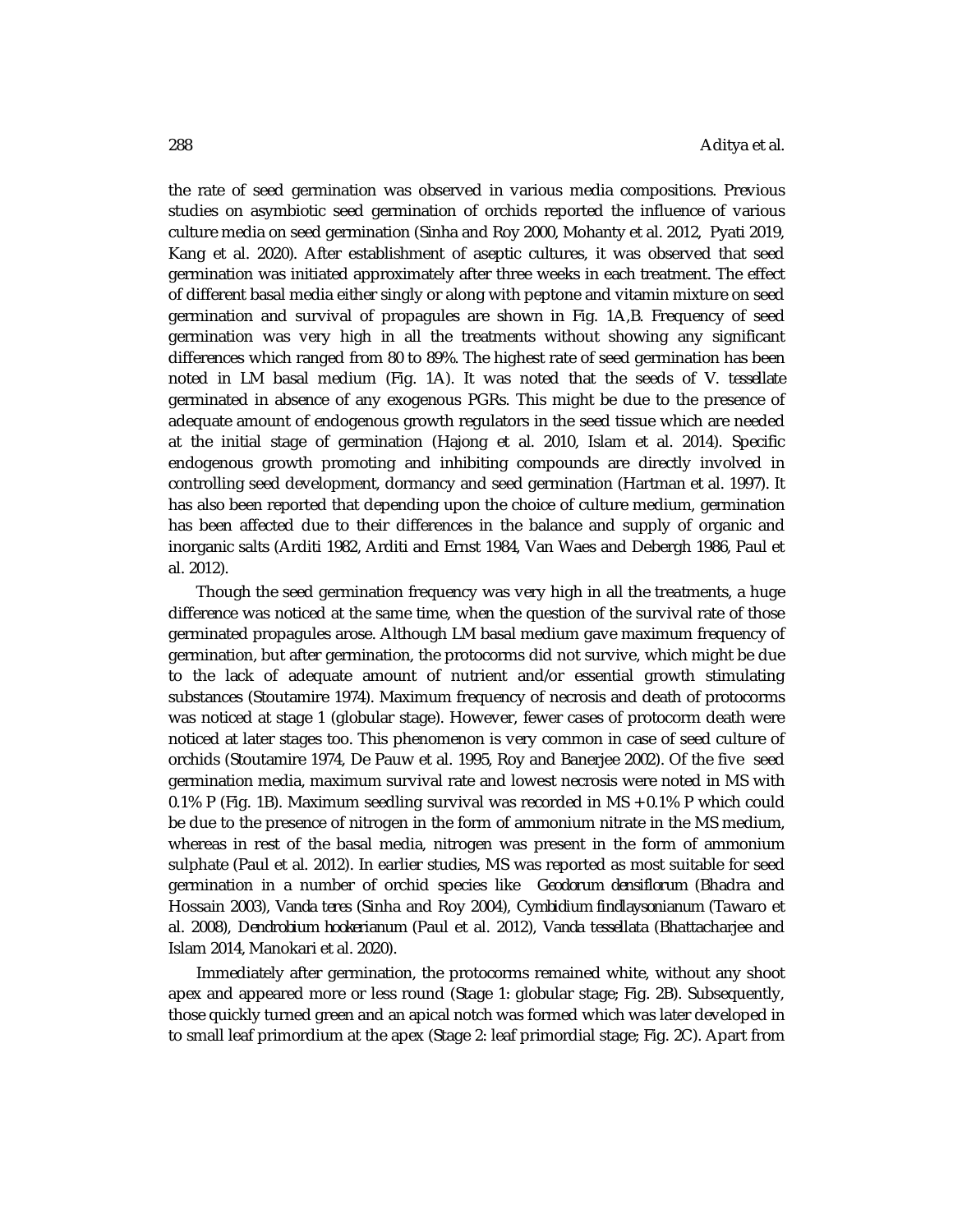apical leaf primordia, the protocorms developed shiny rhizoids at the basal region. Later, leaf primordia expanded to develop leafy shoots (Stage 3: leafy stage; Fig. 2D) which was followed by root induction at the basal region of the protocorm to form complete seedlings (Stage 4: rooted stage: Fig. 2E). These developmental stages are common for most of the orchid species especially for epiphytic orchids (Arditi 1967). Apart from these four developmental stages, two more stages were also recorded during the process of morphogenesis, which are multiple protocorm like bodies and the callus stage. After three months of culture, the seedlings exhibited a number of morphogenetic stages which were eventually been considered as growth parameters (Table 1).



Fig. 1. Different *in vitro* responses during seed germination of *Vanda tessellata*: (A) Frequency (%) of seed germination*.* (B) Frequency (%) of survival of germinated protocorms. (C) Mean number of leaves. (D) Mean number of roots in each treatment. [Bar diagram shows the mean value of three replicates of each treatment and the error bar shows standard error occurred during experiment and were plotted using KY plot software].

Although, in the present study germination rate was not optimum in MS, various post germination developmental stages were recorded in the MS + 0.1% P medium. In previous studies it was revealed that the ideal formulation for seed germination may not always be the same as that required for protocorm development and plantlet formation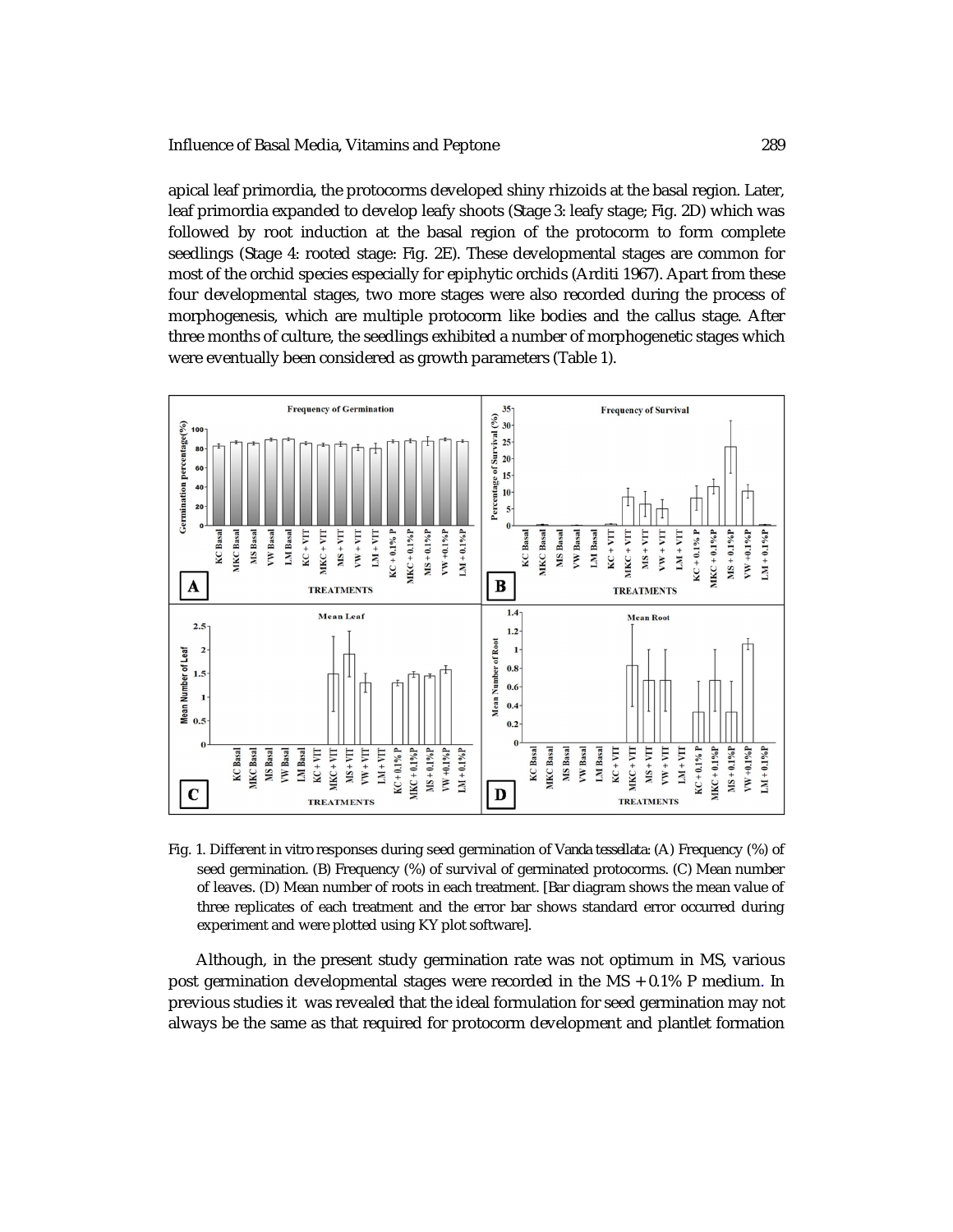(Kauth et al. 2008, Koene et al. 2019). In case of media supplementation with peptone, majority of the propagules were restricted at leaf primordial stage in  $LM + 0.1\%$  P medium. Globular stage protocorms (Stage 1) were only recorded in MS + 0.1% P medium as maximum necrosis in all other treatments occurred at globular stage. Leafy stage (Stage 3) and rooted stage (Stage 4) were recorded in all the four media combinations except in  $LM + 0.1\%$  P. Leaf primordial stage (Stage 2) was found to be most abundant and was found in all the media combinations (Fig. 2C, Table 1). Apart from these four stages, multiple protocorm like bodies was only recorded in MKC  $+0.1\%$ P medium. Maximum number of roots was developed in VW + 0.1% P medium (Fig. 1D).



Fig. .2. The seeds and different developmental stages of seedlings of *Vanda tessellata*: A. TTC treated seeds of *V. tessellata.* B. Globular stage (Stage 1). C. Leaf primordial stage (Stage 2). D. Leafy stage (Stage 3). E. Rooted stage (Stage 4). F. Multiple protocorm like bodies. G. Callus differentiating into PLBs. H. Rooted plantlets during culture condition.

It is well-established that NH $_{4^*}$  and NO $_3$  ions (individually or in combination) are very crucial for *in vitro* germination of orchid seeds as well as for growth and development of the germinated propagules (Dohling et al. 2008, Poothong and Reed 2016, Zhang et al. 2019). The high rate of germination followed by further protocorm development in MS could be due to the presence of rich source of macro and micro elements (Hossain et al. 2009, Paul et al. 2012, Bhowmik and Rahman 2017). In MS + 0.1% P medium, where peptone was added, the survival rate of germinated seedlings was accelerated and the propagules subsequently passed through sequential developmental stages. Similar response was also recorded in case of MKC + 0.1% P, VW + 0.1% P and KC + 0.1% P media except LM + 0.1% P (Fig. 1B, Table 1). These results suggest that the nitrogen content of the medium is an important factor for healthy growth and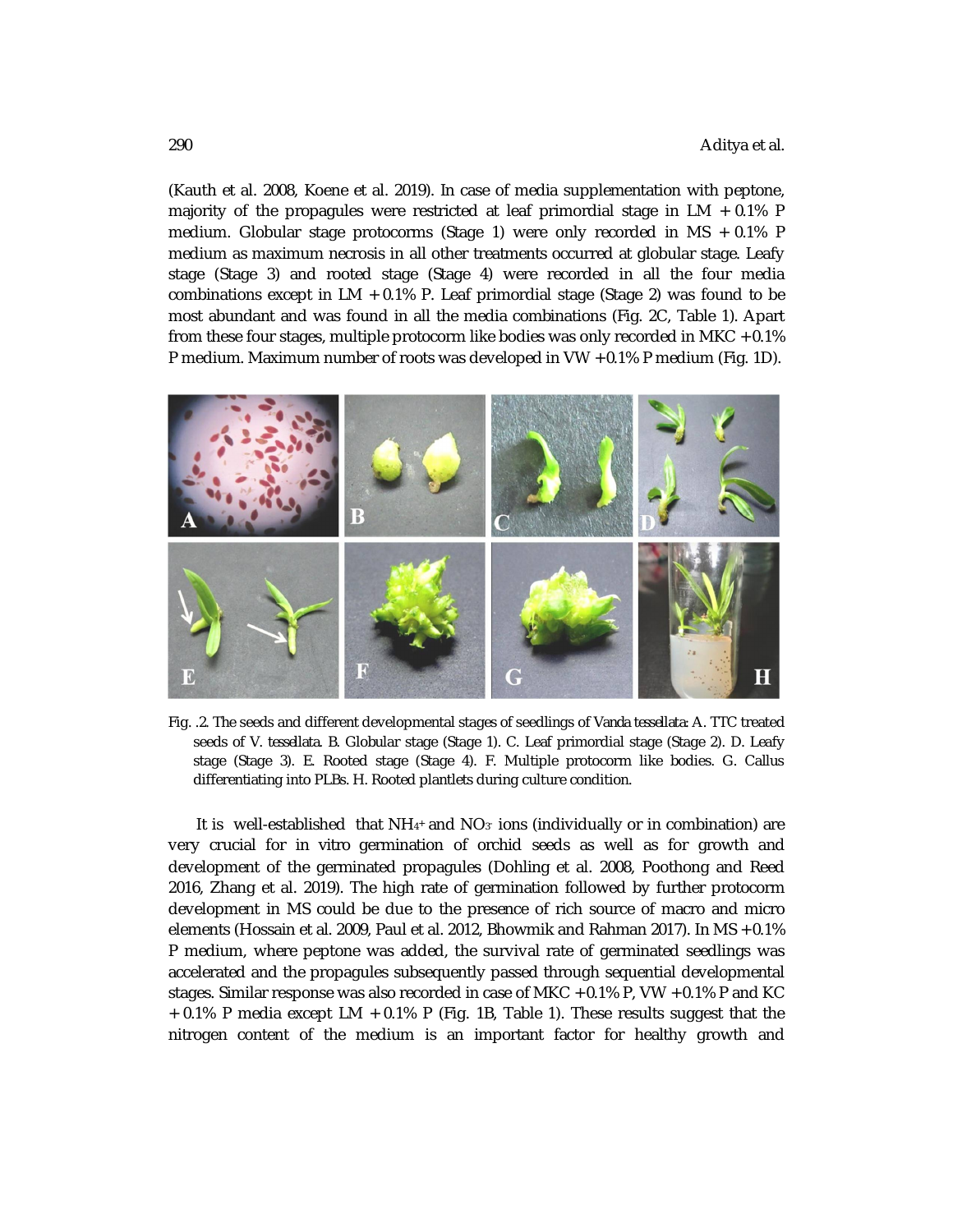development of protocorms. It has been previously reported that, peptone could act as a good source of organic nitrogen and contains about 16.16% total nitrogen comprising primarily of amino nitrogen as amino acids (Olivia and Arditi 1984, Arditi and Ernst 1993). Thus, addition of 0.1% peptone would provide additional 161.6 mg/l nitrogen into the culture medium (Roy and Banerjee 2002). Therefore, it seems likely that the addition of peptone stimulated the growth of germinated propagules in KC+0.1%P, MKC+0.1%P, VW+0.1%P, and MS+0.1%P media. Similar response was recorded in case of *Cymbidium giganteum*, where peptone was found to be beneficial for increasing seed germination as well as the size of protocorm (Hossain et al. 2010).

**Table 1. Effect of different media composition on various developmental stages of germinated protocorms.**

| Treatment      | Globular stage<br>%<br>$(Stage 1) \pm SE$ | Leaf primordial<br>stage %<br>$(Stage 2) \pm SE$ | Leafy stage%<br>$(Stage 3) \pm SE$ | Rooted<br>stage %             | $MPB\% \pm SE$                | Callus stage<br>$% \pm SE$   |
|----------------|-------------------------------------------|--------------------------------------------------|------------------------------------|-------------------------------|-------------------------------|------------------------------|
|                |                                           |                                                  |                                    | $(Stage 4) \pm SE$            |                               |                              |
| KC basal       | $0.00 \pm 0.00^{\text{a}}$                | $0.00 + 0.00^{\circ}$                            | $0.00 + 0.00$ <sup>a</sup>         | $0.00 \pm 0.00^{\text{a}}$    | $0.00 + 0.00^{\circ}$         | $0.00 + 0.00^{\circ}$        |
| MKC basal      | $0.00 \pm 0.00^{\text{a}}$                | $100.00 + 0.00c$                                 | $0.00 \pm 0.00$ <sup>a</sup>       | $0.00 \pm 0.00^{\text{a}}$    | $0.00 \pm 0.00$ <sup>a</sup>  | $0.00 \pm 0.00^{\circ}$      |
| MS basal       | $0.00 \pm 0.00^a$                         | $0.00 \pm 0.00^a$                                | $0.00 \pm 0.00$ <sup>a</sup>       | $0.00 \pm 0.00^a$             | $0.00 \pm 0.00$ <sup>a</sup>  | $0.00 \pm 0.00^a$            |
| VW basal       | $0.00 \pm 0.00^{\text{a}}$                | $33.33 \pm 33.33$ ab                             | $0.00 \pm 0.00$ <sup>a</sup>       | $0.00 \pm 0.00^{\text{a}}$    | $0.00 \pm 0.00^{\text{a}}$    | $0.00 \pm 0.00^{\circ}$      |
| LM basal       | $0.00 \pm 0.00^{\text{a}}$                | $0.00 \pm 0.00$ <sup>a</sup>                     | $0.00 \pm 0.00$ <sup>a</sup>       | $0.00 \pm 0.00^{\text{a}}$    | $0.00 \pm 0.00$ <sup>a</sup>  | $0.00 \pm 0.00^{\circ}$      |
| $KC + VIT$     | $66.67 \pm 33.33^b$                       | $33.33 \pm 33.33$ ab                             | $0.00 \pm 0.00$ <sup>a</sup>       | $0.00 \pm 0.00^{\text{a}}$    | $0.00 \pm 0.00$ <sup>a</sup>  | $0.00 \pm 0.00^{\circ}$      |
| $MKC + VIT$    | $0.00 \pm 0.00^{\text{a}}$                | $66.67 \pm 9.99$ bc                              | $13.55 \pm 11.75$ <sup>b</sup>     | $6.09 \pm 3.21$ <sup>a</sup>  | $13.68 \pm 4.67$ c            | $0.00 \pm 0.00^{\circ}$      |
| $MS + VIT$     | $2.22 \pm 2.22$ <sup>a</sup>              | $19.20 \pm 6.71$ <sup>ab</sup>                   | $66.25 + 14.92$ d                  | $5.66 \pm 3.21$ <sup>a</sup>  | $2.96 \pm 2.96$ <sup>ab</sup> | $3.70 \pm 3.70$ <sup>b</sup> |
| $VW + VIT$     | $5.56 \pm 5.56^{\circ}$                   | $62.28 \pm 2.00$ bc                              | $26.43 \pm 0.72$ c                 | $5.73 \pm 2.88^{\circ}$       | $0.00 \pm 0.00^{\rm a}$       | $0.00 \pm 0.00^{\circ}$      |
| $LM + VIT$     | $0.00 \pm 0.00^{\rm a}$                   | $0.00 \pm 0.00$ <sup>a</sup>                     | $0.00 \pm 0.00^{\rm a}$            | $0.00 \pm 0.00^{\text{a}}$    | $0.00 \pm 0.00$ <sup>a</sup>  | $0.00 \pm 0.00^{\circ}$      |
| $KC + 0.1% P$  | $0.00 \pm 0.00^{\text{a}}$                | $60.07 \pm 10.11$ bc                             | $38.59 \pm 8.79$ <sup>c</sup>      | $1.33 \pm 1.33$ <sup>a</sup>  | $0.00 \pm 0.00$ <sup>a</sup>  | $0.00 \pm 0.00^{\circ}$      |
| $MKC + 0.1% P$ | $0.00 \pm 0.00^{\text{a}}$                | $46.66 \pm 6.76$ <sup>ab</sup>                   | $43.30 \pm 9.13$ c                 | $7.31 \pm 5.47$ <sup>a</sup>  | $2.72 \pm 1.75$ <sup>b</sup>  | $0.00 \pm 0.00^{\circ}$      |
| $MS + 0.1% P$  | $44.67 \pm 18.74$ <sup>b</sup>            | $24.52 \pm 6.77$ <sup>ab</sup>                   | $26.81 \pm 10.74c$                 | $4.00 \pm 4.00^a$             | $0.00 \pm 0.00$ <sup>a</sup>  | $0.00 \pm 0.00^{\rm a}$      |
| VW +0.1% P     | $0.00 \pm 0.00^{\text{a}}$                | $40.60 \pm 0.22$ <sup>ab</sup>                   | $41.95 \pm 0.90^{\circ}$           | $17.45 \pm 1.08$ <sup>b</sup> | $0.00 \pm 0.00$ <sup>a</sup>  | $0.00 \pm 0.00^{\rm a}$      |
| $LM + 0.1% P$  | $0.00 \pm 0.00^{\text{a}}$                | $66.67 \pm 33.33$ bc                             | $0.00 \pm 0.00$ <sup>a</sup>       | $0.00 \pm 0.00^{\text{a}}$    | $0.00 \pm 0.00^{\circ}$       | $0.00 \pm 0.00^{\circ}$      |

Data shown are the mean of three replicates ± SE. In each column, mean values followed by the same letter are not significantly different at the 5 % level (DMRT).

Although basal media gave high frequency of germination, it failed to induce further development of germinated propagules. Seeds became necrotic after swelling in the KC, MS and LM basal media. However, in case of MKC and VW basal media, the germinated propagules remained restricted to Stage 2 (leaf primordial stage). The highest frequency of leaf primordial stage was found in MKC basal medium.

Addition of vitamin mixture to the basal media also stimulated the survival rate of germinated propagules and its effect on morphogenesis of the protocorms is clearly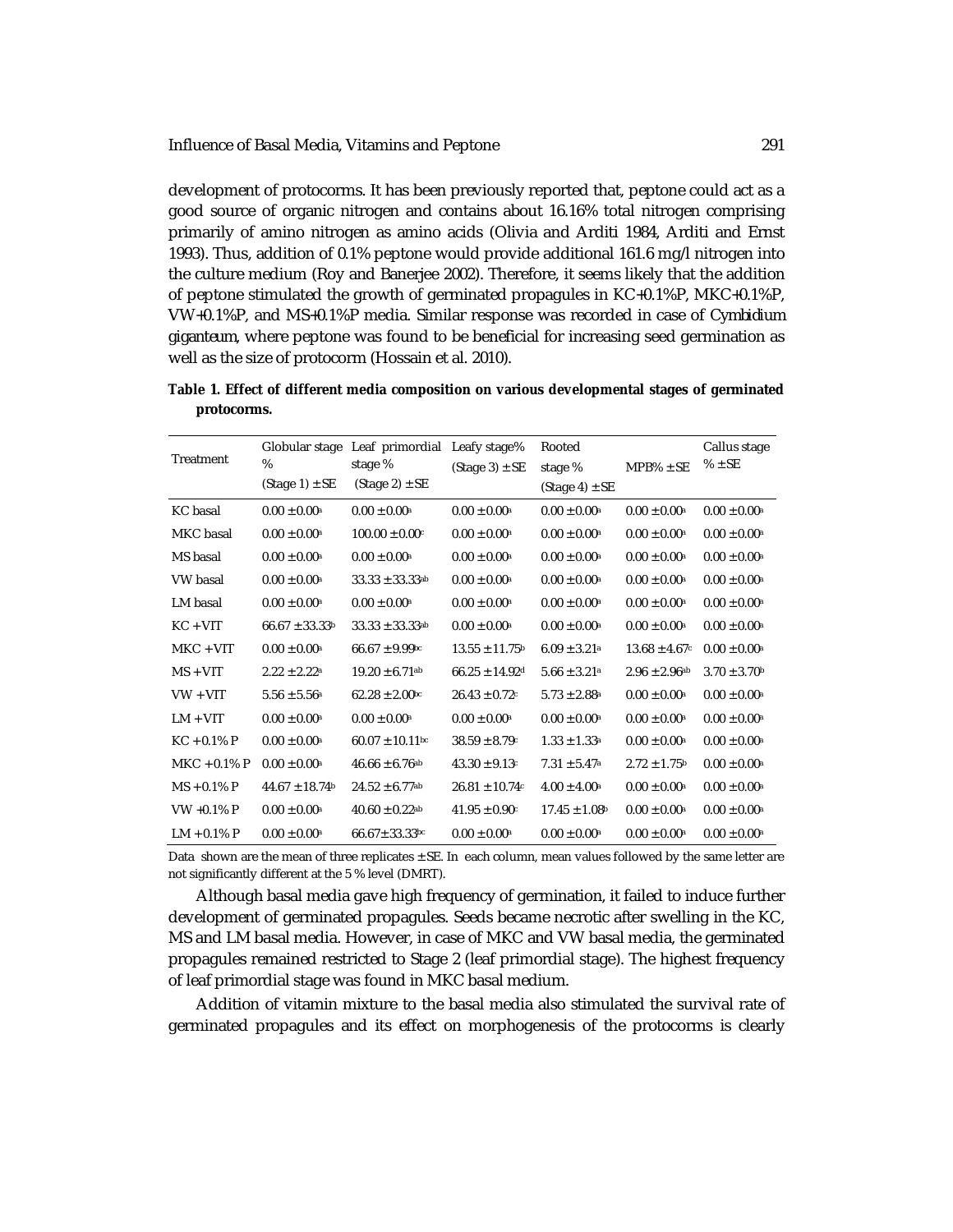shown in Table 1. In the presence of vitamin mixture, all the four morphogenetic developmental stages were recorded in VW + VIT and MS + VIT media (Fig. 2 B-E; Table 1). Maximum frequency of globular stage (Stage 1) was observed in KC + VIT medium. On the other hand, frequency of mature leafy stage (Stage 3) was found highest in MS + VIT medium. Apart from these four stages two more types of morphological features were also observed in these set of media. Maximum frequency of multiple protocorm like bodies (MPB) (Fig. 2F) was recorded in MKC + VIT medium, while callus stage (Fig. 2G) was recorded only in MS + VIT medium. Maximum number of leaves was observed in MS + VIT medium (Fig. 1C). Sharma et al. (1991) reported that during seed germination and seedling growth of *Coelogyne punctulata* and *Cymbidium elegans,* addition of various vitamins exhibited synergistic effect. On the other hand, thiamine, nicotinic acid and biotin were found most effective in germination and differentiation of *Cattleya* hybrids (Mariat 1949). In *Orchis laxiflora,* it was reported that pyridoxine with nicotinic acid and biotin enhanced seed germination process (Mead and Bulard 1979).

All the developmental stages of seedlings were recorded in MS + VIT medium. Maximum frequency of MPB was recorded in MKC + VIT medium. On the other hand, VW + 0.1% P medium was able to produce maximum number of rooted plantlets. Again, MKC + 0.1% P medium gave satisfactory result in this regard. So, it is not an easy task to recommend a single medium which would be exclusively suitable for seed germination and seedling survival of this particular orchid species. Thus, the primary objective of this study was to produce maximum number of healthy seedlings which in turn could be utilized for *in vitro* storage and conservation of this species. Therefore, in general MS + VIT, MKC + VIT, MKC + 0.1% P, VW + VIT and VW + VIT media could be recommended for this purpose instead of a single one. However, of all these, MS + VIT medium might be the optimal one since all the developmental stages were recorded in this particular treatment.

### **Acknowledgements**

The first author (SA) gratefully acknowledges The University Grants Commission, New Delhi, India for the financial assistance in the form of UGC-BSR fellowship. The authors also express their gratitude to the UGC-DRS and DST-FIST sponsored Department of Botany, Visva-Bharati for providing laboratory facilities to carry out the work.

#### **References**

- **Abraham S, Augustine J** and **Thomas TD** (2012) Asymbiotic seed germination and *in vitro*  conservation of *Coelogyne nervosa* A. Rich. An endemic orchid to Western Ghats. Physiol. Mol. Biol. Plants **18**(3): 245-251.
- **Arditti J** (1967) Factors affecting the germination of orchid seeds. Bot. Rev. **33**: 1-97.
- **Arditti J** (1979) Aspects of the physiology of orchids. *In:* Wollhouse H (ed) Advances in Botanical Research 7. London, UK, Academic Press.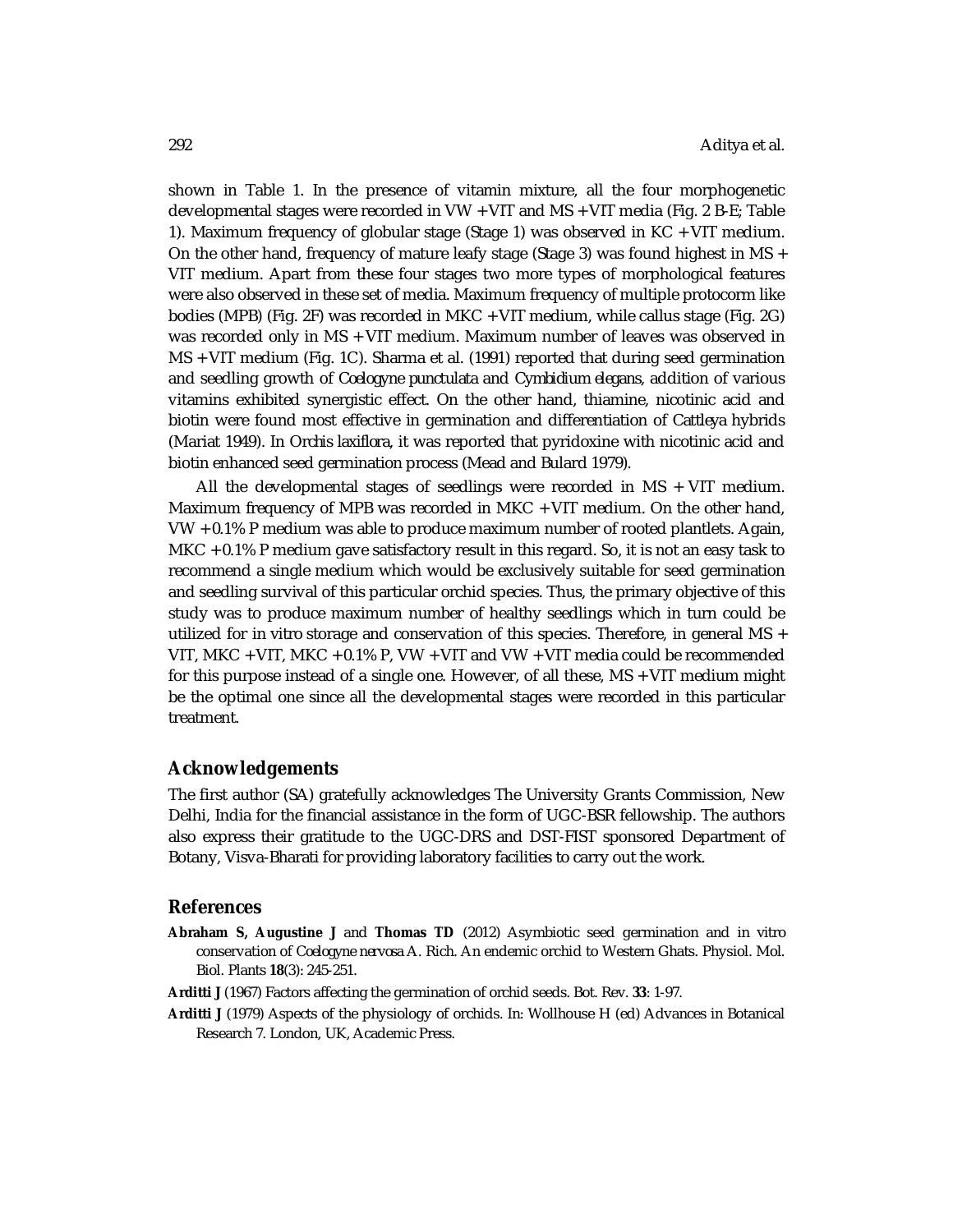Influence of Basal Media, Vitamins and Peptone 293

- **Arditti J** (1982) Orchid seed germination and seedling culture A manual. *In:* Arditti J (ed) Orchid Biology - Reviews and perspectives II. New York, USA, Cornell University Press.
- **Arditti J** and **Ernst R** (1984) Physiology of germinating orchid seeds. *In:* Arditti J (ed.) Orchid Biology reviews and perspectives, Vol. III, Ithaca, NY, USA: Cornell University Press, 179-222.

**Arditti J** and **Ernst R** (1993) Micropropagation of orchids. John Wiley & Sons, NY.

- **Arditti J, Michaud JD** and **Oliva AP** (1981) Seed germination of North American orchids. I. Native Californian and related species of *Calypso, Epipactis, Goodyera, Piperia* and *Platanthera*. Bot. Gaz. **142**:442-453.
- **Bhadra SK** and **Hossain MM** (2003) *In vitro* germination and micropropagation of *Geodorum densiflorum* (Lam.) Schltr., an endangered orchid species. Plant Tissue Culture **13**(2): 165-171.
- **Bhattacharjee B** and **Islam SMS** (2014) Effects of plant growth regulators on multiple shoot induction in *Vanda tessellata* (Roxb.) Hook. ex G.Don. an endangered medicinal orchid. Int. J Sci. Nature **5**:707-712.
- **Bhowmik TK** and**Rahman MM** (2017) Effect of different basal media and PGRs on *in vitro* seed germination and seedling development of medicinally important orchid *Cymbidium aloifolium* (L.) Sw. Journal of Pharmacognosy and Phytochemistry **6**(1): 167-172.
- **De Pauw MA, Remphrey WR** and **Palmer CE** (1995) Thecytokinin preference for *in vitro* germination and protocorm growth of *Cypripedium candidum*. Ann. Bot. **75**: 267-275.
- **Dohling S, Kumaria S** and **Tanden P** (2008) Optimization of nutrient requirements for asymbiotic seed germination of *Dendrobium longicornu* and *D. formosum*. Proceedings of the Indian National Science Academy **74**: 167-171.
- **Hajong S, Kumaria S** and **Tandon, P** (2010) *In vitro* propagation of the medicinal orchid *Dendrobium chrysanthum*. Proceedings of the Indian National Science Academy **76**: 1-6.
- **Hartman HT, Kester DE, Davis FT** and **Geneve RL** (1997) Plant propagation Principles and practices. Prentice Hall, Upper Saddle River, NJ. pp. 177-215.
- **Hossain MM, Sharma M** and **Pathak P** (2009) Cost effective protocol for *in vitro* mass propagation of *Cymbidium aloifolium* (L.) Sw. - A medicinally important orchid. Eng. Life Sci. **9**(6):444-453.
- **Hossain MM, Sharma M, Teixeria da Silva JA** and **Pathak P** (2010) Seed germination and tissue culture of *Cymbidium giganteum* Wall. Ex Lindl. Sci. Hortic. **123**(4): 479-487. <https://doi.> org/10.1016/j.scienta.2009.10.009
- **Islam MR, Kabir KMR, Hossain MS, Hossain MF** and **Khalil MI** (2014) Efficient *in vitro* cultural techniques for seeds germination of *Vanda roxburghii*. World J. Agric. Sci. **10**(4): 163-168.
- **Kang H, Kang KW, Kim DH** and **Sivanesan I** (2020) *In vitro* propagation of *Gastrochilus matsuran* (Makino) Schltr., an endangered epiphytic orchid. Plants*.* **9**(4): 524. doi:10.3390/ plants9040524
- **Kauth PJ, Kane ME, Vendrame WA** and **Reinhardt AC** (2008) Asymbiotic germination response to photoperiod and nutritional media in six populations of *Calapogan tuberosus* (Orchidaceae): evidence for ecotypic differentiation. Ann. Bot. **102**: 783-293.
- **Kauth PJ, Vendrame WA** and **Kane ME** (2006) *In vitro* culture and seedling development of *Calopogon tuberosus*. Plant Cell Tiss. Org. Cult. **85**: 91-102.
- **Khela S** and **Chadburn H** (2014) *Vanda tessellata*. The IUCN Red List of Threatened Species 2014: e.T22486461A22488222. <https://doi.org/10.2305/IUCN.UK.2014-1.RLTS.T2248>6461A 22488 222.en.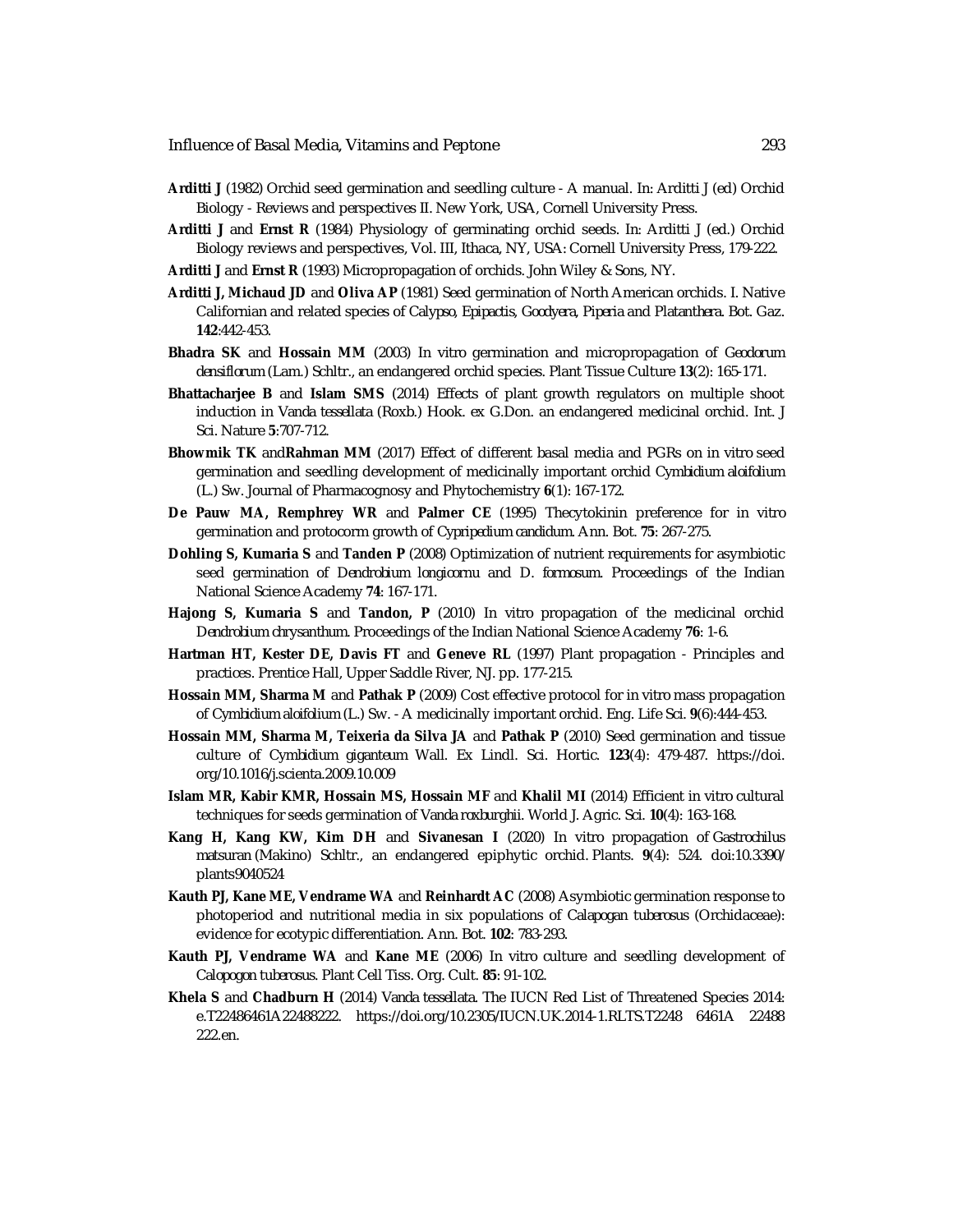- **Knudson L** (1946) A new nutrient solution for germination of orchid seed.Amer. Orchid Soc. Bull.**15**:214-217.
- **Koene FM, Amano É** and **Ribas LLF** (2019) Asymbiotic seed germination and *in vitro* seedling development of *Acianthera prolifera* (Orchidaceae). S. Afr. J. Bot. **121**: 83-91. <https://doi.org/> 10.1016/j.sajb.2018.07.019
- **Lindemann EG, Gunckel JE** and **Davidson OW (**1970) Meristem culture of *Cattleya*. Amer. Orchid Soc. Bull.**39**:1002-1004.

**Manokari M, Latha R** and **Priyadharshini S** (2020) Short-term cold storage of encapsulated

somatic embryos and retrieval of plantlets in grey orchid (*Vanda tessellata* (Roxb.) Hook. ex G.

Don). Plant Cell Tiss. Org. Cult. Sp. Issue: 1-13 <https://doi.org/10.1007/s11240-020-01899-y>

- **Mariat F** (1949) Action de l'acidenicotiniquesur la germination et le developement des embryons de Cattleya. Compte Renduhebdomadaire des seances de VAcademie des Sciences, Paris. **229**: 1355-1357.
- **Mead JW** and **Bulard C** (1979) Vitamins and nitrogen requirements of *Orchisqlaxiflora*Lamk.New Phytol.**83**:129-136.
- **Mohanty P, Paul S, Das MC, Kumaria S** and **Tandon P** (2012) A simple and efficient protocol for the mass propagation of *Cymbidium mastersii*: an ornamental orchid of Northeast India. AoB Plants, pls023. doi: 10.1093/aobpla/pls023.
- **Mukhopadhyay K** and **Roy SC** (1994)*In vitro* induction of 'runner' a quick method of micropropagation in orchid. Sci. Hortic. **56**: 331-337.
- **Murashige T** and **Skoog F** (1962) A revised medium for rapid growth and bioassays with tobacco tissue culture. Physiol. Plant. **15**: 473-497. doi: 10.1111/j.13993054.1962.tb08052.x.
- **Oliva AP** and**Arditti J** (1984) Seed germination of North American orchids. 11. Native California and Related Species of *Aplectrum*, *Cypripedium* and *Spiranthes*. Bot. Gaz. **145** (4): 495-501.
- **Pandey NK, Joshi GC** and **Mudaiya RK** (2003) Management and conservation of medicinal orchids of Kumaon and Garhwal Himalaya. *In:* Singh V, Jain AP (eds) Ethnoboany and medicinal plants of India and Nepal. Scientific, Jodhpur, pp. 114-118.
- **Paul S, Kumaria S** and **Tandon P** (2012) An effective nutrient medium for asymbiotic seed germination and large-scale *in vitro* regeneration of *Dendrobium hookerianum*, a threatened orchid of northeast India. AoB Plants. https ://doi.org/10.1093/aobpl a/plr032
- **Poothong S** and **Reed BM** (2016) Optimizing shoot culture media for *Rubus* germplasm: The effects of NH4+, NO3<sup>−</sup> , and total nitrogen. In Vitro Cell Dev. Biol. Plant. **52**: 265-275.
- **Prakash B, Bais RT, Singh P** and **Khan S** (2013a) Effect of different pH on *in vitro* seed germination of *Vanda tessellata* (Roxb.) Hook. Ex. G. Don.an endangered medicinal orchid. Adv. Life Sci. Technol. **8**:4-7.
- **Prakash B, Khan S** and **Bais RT** (2013b) Effect of different media on *in vitro* seed germination and protocorm formation of *Vanda tessellata* (Roxb.) Hook. ex. G. Don - An endangered medicinal orchid. Researcher. **5**(4): 19-22.
- **Pyati A** (2019) *In vitro* seed germination, protocorm formation and plantlet regeneration in *Aeridesringens* Fisher. Plant Tiss. Cult. and Biotech. **29**: 49-62. <https://doi.org/10.3329/> ptcb.v29i1.41978
- **Rasmussen HN** (1995) Terrestrial orchids from seed to mycotrophic plant. Cambridge, UK: Cambridge University Press.